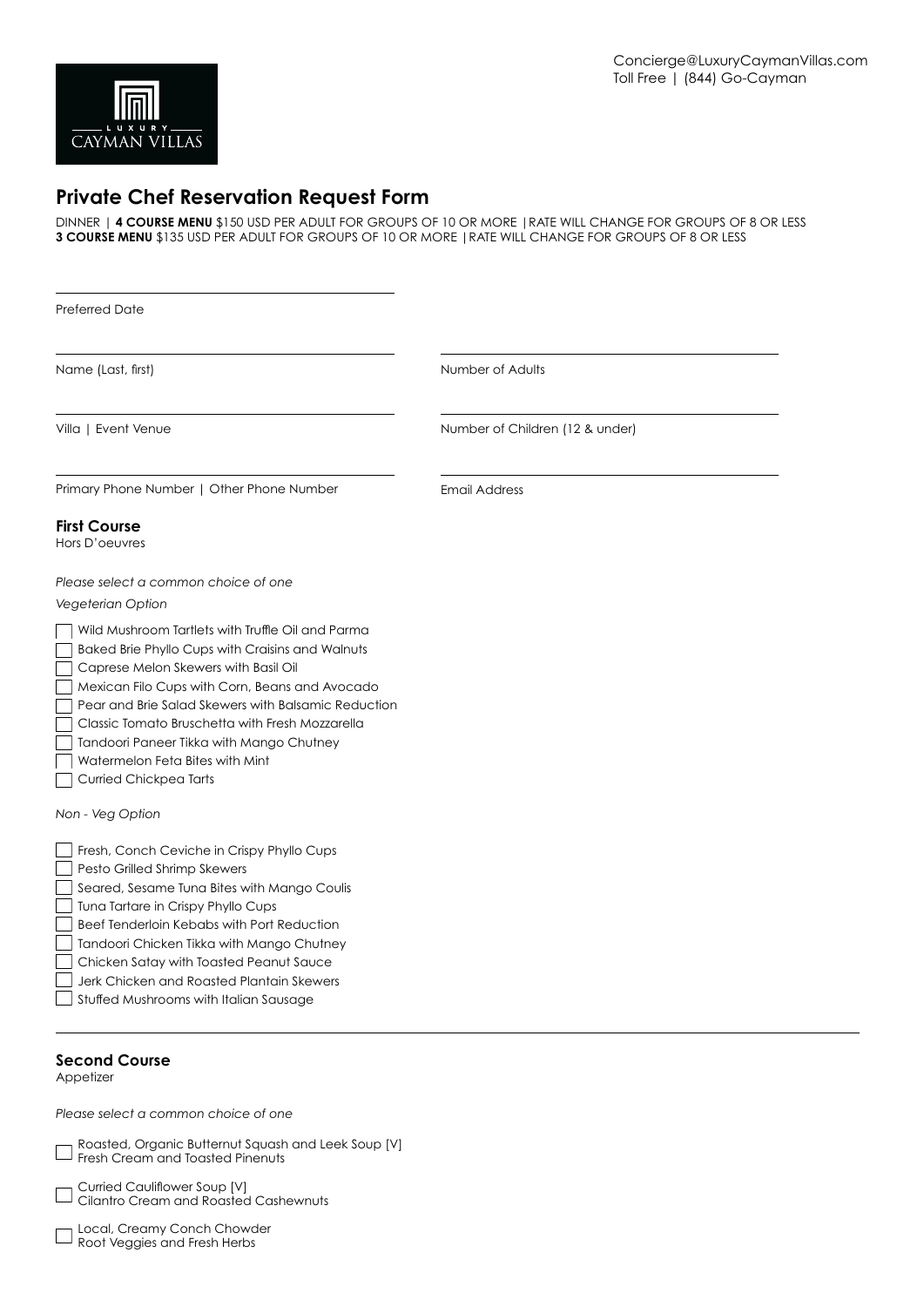| Roasted, Organic Butternut Squash and Leek Soup [V]<br>Fresh Cream and Toasted Pinenuts           |
|---------------------------------------------------------------------------------------------------|
| Curried Cauliflower Soup [V]<br>Cilantro Cream and Roasted Cashewnuts                             |
| Local, Creamy Conch Chowder<br>Root Veggies and Fresh Herbs                                       |
| Hearty, Maine Lobster Bisque<br>Crème Fraiche and Truffle Oil                                     |
| Seafood Chowder<br>Lobster, Shrimp, Scallops, Local Herbs and Seasoning Peppers                   |
| <b>Tomato Caesar [V]</b><br>Organic Heirlooms, Shaved Parma, and Garlic Croutons                  |
| Light Caprese Salad [V]<br>Fresh Mozzarella, Heirloom Tomato, and Basil Oil                       |
| Baked Poached Pear with Gorgonzola [V]<br>Baby Arugula, Cinnamon-Port Reduction and Spiced Pecans |
| Chickpeas and Potato Salad [V]<br>Cilantro/Mint Chutney, Tomato, Red Onion, and Chaat Masala      |
| Organic Greens, Baby Heirlooms and Cucumber Salad [V]<br><b>Basil Oil and Balsamic Reduction</b>  |
| Fresh Mushroom Ravioli [V]<br>Toasted Pinenuts, Porcini Cream and Goat Cheese Crumbles            |
| Baked Portobello Mushrooms with Gorgonzola<br>Port Reduction, Organic Arugula and Bacon Bits      |
| Caesar Salad with Lump Crabmeat<br>Shaved Parma and Garlic Croutons                               |
|                                                                                                   |
| Mexican Shrimp Cocktail<br>Avocado, Cucumber, Red Onion, Cilantro, and Zesty Tomato Broth         |
| Local Conch Ceviche with Tortilla Chips<br>Mango, Avocado, Citrus Segments and Tangy Tomato Broth |
| Classic Crab Cake<br>With Micro Greens and Dijon Cream Sauce                                      |
| Tandoori Prawns with Mango Chutney<br>Over Asian Apple-Cucumber Salad                             |
| Seared, Sesame Crusted Local Tuna Carpaccio<br>Over Chunky Mango Salsa                            |
| Pan-seared Fresh Scallops<br>Served over Creamy Spaghetti Carbonara                               |
| Open-faced Shrimp Quesadilla<br>Blackened Shrimp, Cilantro Pesto, and Avocado Salsa               |
| Poached, Local Lobster Salad<br>Avocado, Papaya, Scallions, and Sweet-Chili Drizzle               |
| Oven-Roasted, Jumbo Madagascar Prawn<br>Parsnip Puree and Lemon Hollandaise                       |
| Shrimp Scampi with Garlic Toast<br>Chili Flakes, Grape Tomato, Garlic, and Lemon Zest             |
| Chipotle-BBQ Pulled Pork, Soft Tacos<br>Mango, Avocado and Red Cabbage Slaw                       |
| Pan-fried Chicken Pot Stickers<br>Served with Sweet-chili Lime Sauce                              |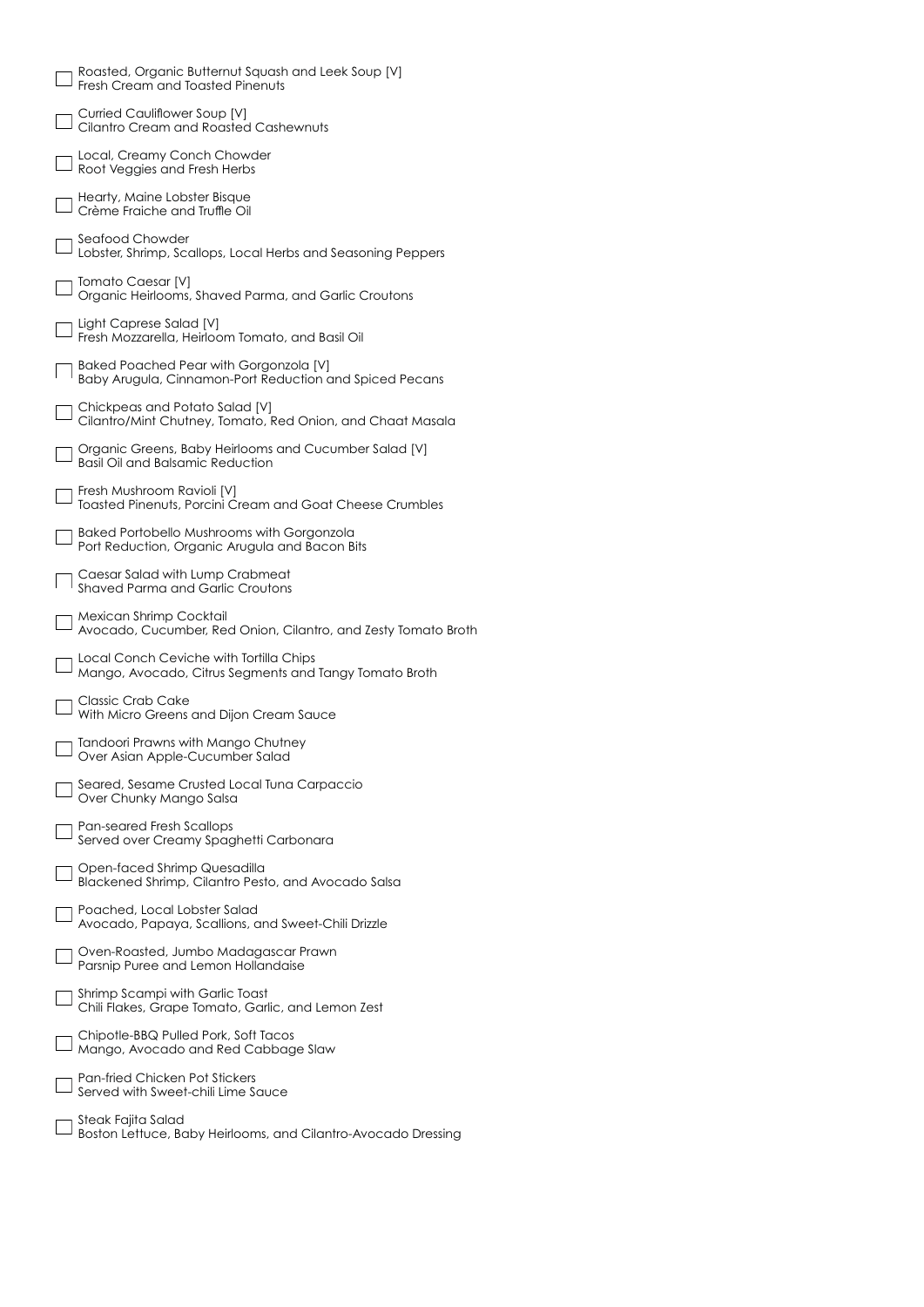#### **Third Course**

Entrees

*Please select a common choice of one*

| Roasted Eggplant and Zucchini Primavera [V]<br>Farfalle, Cherry Tomato, Garlic, Chili Flakes and Fresh Herbs      |
|-------------------------------------------------------------------------------------------------------------------|
| Fresh Spinach and Ricotta Ravioli [V]<br>Fresh Tomato Concasse, Basil Oil and Shaved Parma                        |
| Broiled Local Lobster Tails - Cayman Style<br>Rice and Beans, Sauteed Veggies and Fried Plantain                  |
| Broiled, Grouper with Orange-Chardonnay Cream<br>Garlic Mash Potato and Organic Baby Veggies                      |
| Seafood Delight - Lobster, Shrimp and Fresh Fish<br>Lemon Butter, Fingerling Potato and Veggie Bouquet            |
| Tandoori Wild Salmon<br>Basmati Pilaf, Mango Chutney, Papadom and Asian Slaw                                      |
| Seafood Linguine<br>Lobster, Shrimp, Scallops with Chili Flakes, and Grape Tomato                                 |
| Oven-Roasted Sea Bass with Truffle Butter<br>Asparagus Bundle and Parsley Fingerling Potato                       |
| Broiled, Jumbo Madagascar Prawns<br>Served with Creamy Spaghetti Carbonara and Rapini                             |
| Blackened, Local Snapper Fillet with Avocado-Mango Salsa<br><b>Parsley Potato and Veggies</b>                     |
| Chicken Parmigiana<br>Served Over Linguine Alfredo and Sauteed Rapini                                             |
| Chicken Tikka Masala<br>Basmati Pilaf, Mango Chutney, Papadom and Raita                                           |
| Rosemary Organic Chicken Breast<br>Fresh Mushroom Ravioli, Walnuts and Porcini Cream Sauce                        |
| Greek Chicken Kebabs<br>Grilled Pita Bread, Root Veggies and Tzatziki Sauce                                       |
| Bacon-Wrapped Stuffed Chicken with Swiss Cheese<br>Over Fresh Mushroom Ravioli, Asparagus Spears in Porcini Cream |
| Grilled, NY Striploin Steak with Peppercorn Sauce<br>Roast Potato and Veggie Bundle                               |
| Filet Mignon with Parsley Béarnaise Sauce<br>Port Reduction, Garlic Mash Potato and Veggies                       |
| Marinated Lamb Chops with Cilantro-Mint Pesto<br>Served over Roast Fingerling Potato and Broccolini               |
| Grilled Maple-Dijon Pork Chop<br>Garlic Mash Potato and Organic Veggies                                           |
| Centre-Cut Pork Chop with Caramelized Apples and Figs<br>Red Wine Reduction and Grilled Veggies                   |
| Mustard-Herb Crusted Lamb Rack<br>Mint Jus, Fingerling Potato and Veggies                                         |
| Jerk Pork Tenderloin with Caramelized Plantains<br>Rice and Beans, and Curried Coconut Veggies                    |
|                                                                                                                   |